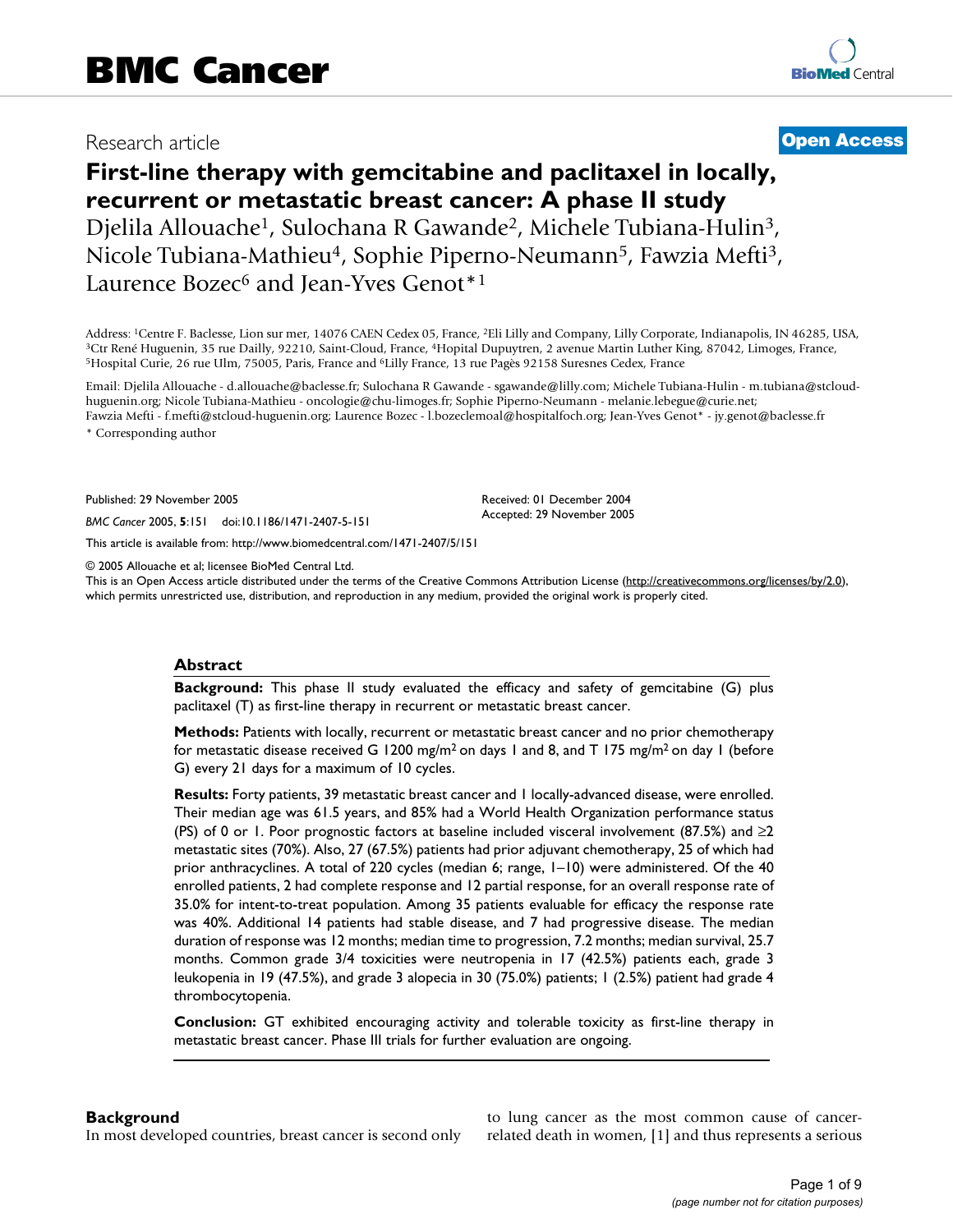health-care problem. Systemic therapy for patients with metastatic breast cancer (MBC) consists of hormonal therapy and cytotoxic chemotherapy. Anthracyclines such as doxorubicin and epirubicin can yield response rates of around 20% to 40% in MBC patients when used as single agents, and up to 60% when given as part of combination regimens [2]. However, the efficacy achieved with anthracyclines comes at the cost of high toxicity. New cytotoxic drugs with high activity, such as taxanes (paclitaxel and docetaxel), vinorelbine, gemcitabine, and capecitabine (all of which were introduced in the 1990s), have raised the hopes of patients with MBC to experience higher efficacy with tolerable toxicity. Recent studies suggest that combination chemotherapy may be more effective than single-agent therapy [3,4].

Paclitaxel is a mitotic spindle poison that promotes microtubular aggregation and interferes with essential cellular functions such as mitosis, cell transport, and cell motility [5,6]. It has shown remarkable activity in both chemonaive and anthracycline-resistant patients with MBC. Single-agent paclitaxel produced response rates of 32% to 62% in MBC patients not pretreated with chemotherapy, and from 6% to 48% in those who relapsed after treatment with anthracyclines [7-12].

Gemcitabine (difluorodeoxycytidine), an analog of cytosine arabinoside (ara-C), is a pyrimidine antimetabolite [13] that acts as a competitive substrate for incorporation into DNA where it brings about chain termination. It has undergone considerable testing for various malignancies and has exhibited activity in many solid tumors, including advanced or MBC. In MBC, single-agent gemcitabine has yielded response rates of up to 37% in chemonaive patients, [14-16] and 26% in those pretreated with anthracyclines [16-18]. Median progression-free survival with gemcitabine monotherapy was in the range of 2 to 6 months [14-20].

Preclinical studies of gemcitabine and paclitaxel have suggested that mechanisms of resistance affecting one drug may not have a significant effect on the other [21,22]. In pharmacokinetic studies, paclitaxel increased accumulation of dFdCTP, which might enhance the antitumor activity of gemcitabine in clinical studies [23]. The administration of paclitaxel prior to gemcitabine indicated an additive effect and was considered a better choice than a reverse sequence [24]. Study of this combination in treatment of ovarian cancer has also indicated that paclitaxel before gemcitabine is a less toxic sequence[25].

In summary, gemcitabine and paclitaxel are 2 agents with unique mechanisms of action, noncross-resistance, and the potential for synergistic antitumor activity. They are both active as single agents in the treatment of patients with MBC, and when used together, the treatment was well tolerated with promising activity [26-28]. A 3-week schedule of gemcitabine/paclitaxel (with gemcitabine administered on days 1 and 8, and paclitaxel on day 1) was tolerated better than a 4-week schedule [29,30].

Based on this information, we initiated a phase II, openlabel, multicenter, nonrandomized study of gemcitabine in combination with paclitaxel given as first-line therapy in patients with recurrent or MBC. The primary objectives were to evaluate the response rate and duration of response. The secondary objectives were to assess safety, and to determine the time to disease progression and overall survival of this combination.

# **Methods**

### *Eligibility criteria*

Patients with unresectable, locally recurrent, or metastatic breast cancer that was not amenable to surgery or radiation of curative intent were enrolled. The qualifying patients were required to have histologically or cytologically confirmed breast carcinoma, with bidimensionally measurable lesions at least 1 cm  $\times$  1 cm (or 2 cm  $\times$  2 cm by physical examination). Prior chemotherapy was not allowed unless patients had local or metastatic relapse more than 12 months after the end of prior adjuvant or neoadjuvant chemotherapy. Patients could not have received previous therapy with gemcitabine or a taxane. Patients aged 18 to 75 years were further required to have a World Health Organization (WHO) performance status of 0 to 2, and an estimated life expectancy of at least 12 weeks. It was also necessary for patients to have adequate bone marrow function (absolute granulocyte count [AGC] ≥1.5 × 10<sup>9</sup>/L, platelet count ≥100 × 10<sup>9</sup>/L, and hemoglobin ≥90 g/L), adequate liver function (bilirubin  $\leq$ 1.5 times the upper limit of normal [ULN], alanine transaminase [ALT] and aspartate transaminase  $[AST] \leq 3$ times ULN, or up to 5 times the ULN in patients with known metastatic liver disease), and adequate renal function (creatinine ≤2.5 times above the ULN). Prior radiation was permitted only if measurable disease was outside a previously irradiated area, if radiotherapy was not given to more than 50% of bone marrow volume, and if it was terminated at least 4 weeks prior to enrollment. Prior bone marrow transplantation, as adjuvant therapy, was allowed, and antitumoral hormonal treatment had to be terminated before enrollment. Patients with inflammatory breast cancer without evidence of metastatic disease, as well as patients who were pregnant, who had a neurological disorder WHO grade ≥2, or serious concomitant systemic disorders incompatible with the study could not participate. Patients were also excluded for active cardiac disease not controlled by therapy and/or myocardial infarction within the previous 6 months. Additional exclusion criteria included active infection, presence of severe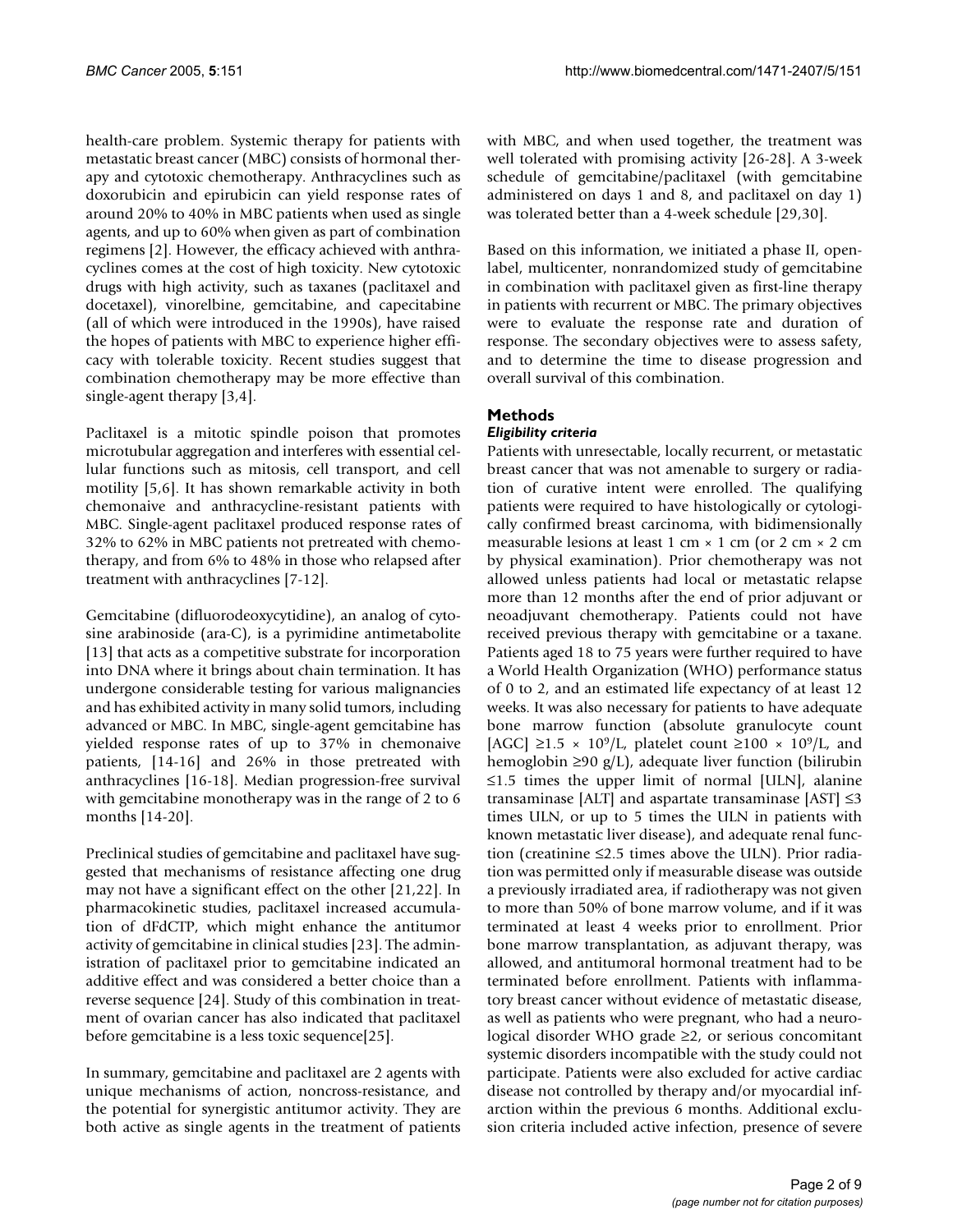psychiatric disease, or second malignancy (except *in situ* carcinoma of the cervix or adequately treated basal cell carcinoma of the skin).

All the patients who presented and met eligibility criteria were entered into the study. Physicians obtained signed informed consent from all patients prior to administering treatment. The study was conducted per the guidelines of good clinical practice and the Declaration of Helsinki.

# *Treatment plan*

Paclitaxel 175 mg/m2 was administered intravenously (iv), before gemcitabine, on day 1 over a period of 3 hours. Gemcitabine 1200 mg/m<sup>2</sup> was given iv on days 1 and 8 over a period of 30 to 60 minutes (ideally 30 minutes), followed by a 1-week rest period. Each 21-day (3 week) period defined a cycle of therapy. Multiple injections of both drugs were administered for a total of at least 2 cycles unless it was clearly not in the patient's best interest to continue. Treatment was stopped in case of intolerable toxicity or disease progression. Additional cycles, up to a maximum of 10, could be administered in patients exhibiting a complete response (CR) or partial response (PR). All patients were premedicated with dexamethasone and chlorpheniramine, or clemastine or ranitidine or cimetidine prior to paclitaxel administration to prevent severe hypersensitivity reactions.

Dose adjustments during treatment (day 8) were made based on weekly AGC and platelet counts performed within 24 hours prior to the start of therapy and clinical assessment of nonhematologic toxicities. For an AGC <1.0  $(x10<sup>9</sup>/L)$  and/or a platelet count <75 ( $\times 10<sup>9</sup>/L$ ) or a WHO nonhematologic toxicity grade 3 (except nausea/vomiting and alopecia) or grade 4, doses of gemcitabine were held. A dose missed for any reason was not given at a later time.

The day-1 dose of each subsequent cycle depended on the toxicity seen in the previous cycle. The treatment was delayed until the AGC returned to 1.5 and the platelet count to 100. Otherwise, full doses of both drugs were given, except in patients with WHO grade 4 granulocytopenia lasting for more than 1 week, or grade 4 neutropenia associated with fever ≥38.5°C, or grade 4 thrombocytopenia. In these circumstances, after recovery, the day 1 and 8 doses of both drugs were given at 75% of the dose given on day 1 of the last cycle. The observed nonhematologic toxicities (except alopecia and vomiting) had to return to WHO grade 0 to 1, or baseline conditions, before resuming injections of both drugs. Doses in subsequent cycles were reduced to 75% or held for any grade 3 nonhematologic toxicity (except nausea/vomiting and alopecia), and were reduced to 50% or held for any grade 4 nonhematologic toxicity. Patients were withdrawn from

the study after 3 weeks of treatment delay due to any toxicity.

### *Baseline and treatment assessments*

Assessments performed at baseline and throughout the study included history and physical examination (including weight and height), WHO performance status, and tumor measurement of palpable or visual lesions. Radiological tests of computed tomography (CT) scan, magnetic resonance imaging (MRI), or nuclear medicine scan were used, if necessary, for tumor measurement of lesions not evaluable by other imaging modalities. Chest x-rays were used in patients with chest metastasis. Full blood count (with differential and platelet counts), blood chemistries, electrocardiogram, and vital signs were done for all patients before and at regular intervals during the study. Additionally, coagulation studies were assessed as appropriate and the number of units required for transfusions every 4 weeks.

All patients who received at least 2 cycles of therapy and 1 radiologic evaluation were eligible for the efficacy analysis which was done based on WHO criteria. Complete response (CR) was defined as the disappearance of all known disease, and PR was defined as at least a 50% decrease in the total tumor size of the lesions, both determined by two observations not less than 4 weeks apart, and without appearance of new lesions. Stable disease (SD) was documented if a 50% decrease in total tumor size could not be established, nor a 25% increase in the size of one or more measurable lesions demonstrated. Progressive disease (PD) was defined as an increase ≥25% in measurable or evaluable tumor size and/or the appearance of new tumor sites. The safety analysis was performed on data from all patients who received at least 1 dose of the study drugs. The same assessment method used to determine the disease status at baseline was used consistently throughout the study for efficacy evaluation. Patients were clinically evaluated for response at the start of each cycle. Every 3 cycles during therapy, then every 3 months until disease progression, patients were assessed by radiologic imaging studies and chest radiography. Survival was measured from time of first-dose administration until the date of death. Time to disease progression was calculated from the administration of the first dose until the date of progression. Overall duration of response was measured from the first day of treatment to the date of the first observation of progressive disease. Toxicity ratings, based on WHO criteria, were assessed before the beginning of each next cycle.

### *Data analysis*

The response rate for this study was anticipated to be in the region of 40%. If 35 patients qualified for the efficacy analysis and 14 responses (40%) were observed, then the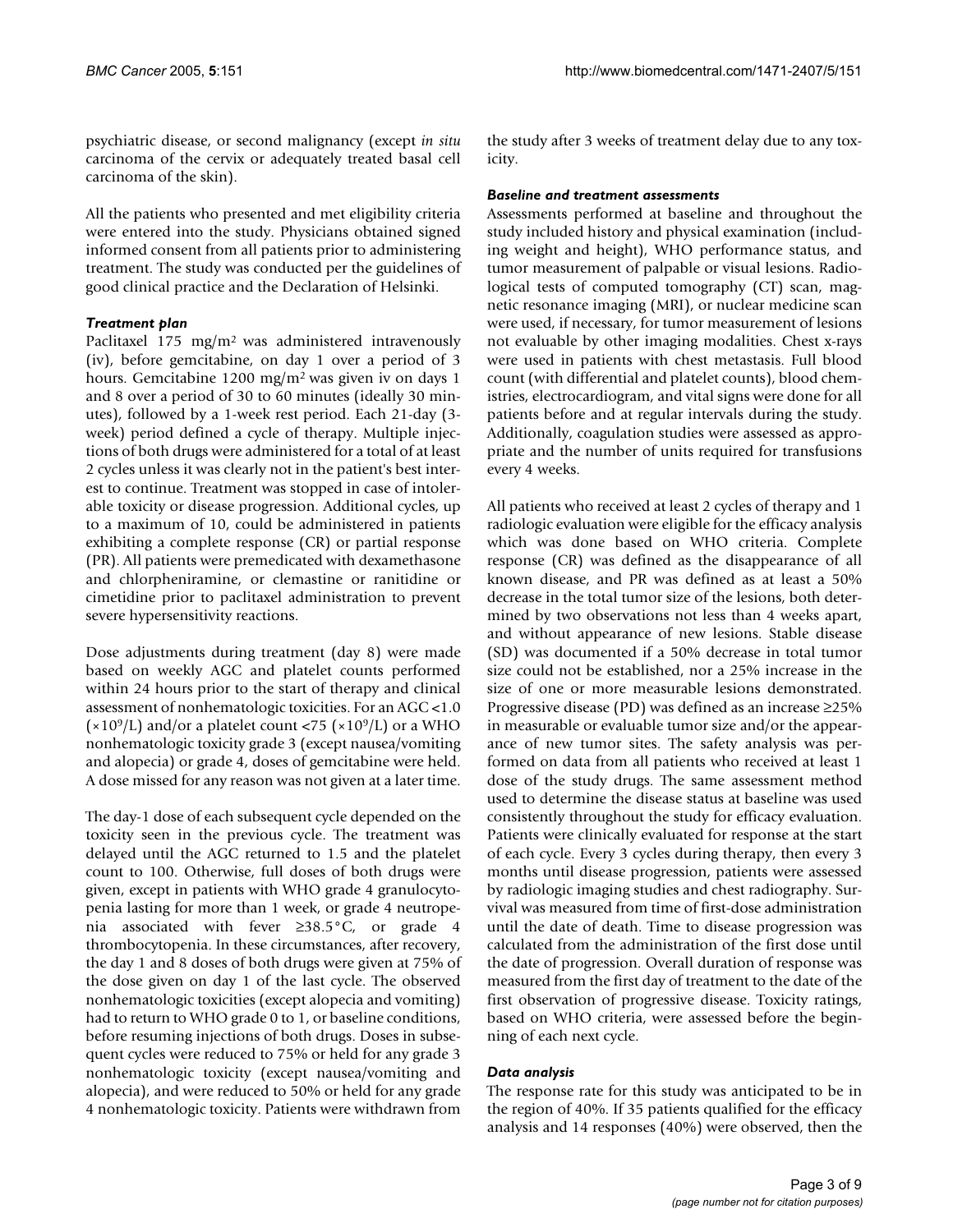#### **Table 1: Patient characteristics (N = 40)**

| Patients entered and enrolled                    | 40            |
|--------------------------------------------------|---------------|
| Median age, years (range)                        | $61.5(30-76)$ |
| WHO performance status, n (%)                    |               |
| 0                                                | 18 (45.0)     |
| ı                                                | 16(40.0)      |
| 2                                                | 6(15.0)       |
| Histology, n (%)                                 |               |
| <b>Breast</b>                                    | 1(2.5)        |
| Ductal breast                                    | 31 (77.5)     |
| Lobular breast                                   | 8(20.0)       |
| Number of metastatic sites, n (%)                |               |
| I                                                | 12(30.0)      |
| 2                                                | 21(52.5)      |
| 3                                                | 4(10.0)       |
| >4                                               | 3(7.5)        |
| Metastatic sites of disease <sup>a</sup> , n (%) |               |
| Visceral                                         | 35 (87.5)     |
| Liver                                            | 26 (65.0)     |
| Lung (including pleura)                          | 17(42.5)      |
| Nonvisceral only                                 | 5(12.5)       |
| Menopausal status, n (%)                         |               |
| Pre-menopausal                                   | 20 (50.0)     |
| Menopausal                                       | 8(20.0)       |
| Post-menopausal                                  | 10(25.0)      |
| Unknown                                          | 2(5.0)        |
| Estrogen/progesterone receptors, n (%)           |               |
| Positive                                         | 23 (57.5)     |
| Negative                                         | 12(30.0)      |
| Unknown                                          | 5(12.5)       |
|                                                  |               |

aPatients may be counted in more than one category.

95% confidence interval (CI) would be 26%–54%. The evaluability criteria for efficacy analysis were predefined in the protocol as; any patient who received at least 2 cycles of therapy and one radiological evaluation. It was anticipated that approximately 10% of the patients recruited might not qualify for the efficacy analysis. Consequently, this study intended to recruit 39 patients.

For the primary analysis, a 95% CI for the true response rate was calculated using the normal approximation to the binomial distribution. Estimates of duration of response and time to disease progression were calculated using the Kaplan-Meier method, with medians and quartiles derived from these estimates.

### **Results**

#### *Patient characteristics*

From October 1999 to December 2001, a total of 40 female patients were entered, and all were enrolled (received study treatment). These patients had a median age of 61.5 years (range, 30–76 years), and the majority (85%) had a WHO performance status of 0 or 1. The baseline patient and disease characteristics are summarized in Table 1. This patient population presented with multiple poor prognostic factors. Overall, 39 (97.5%) patients presented with metastatic disease, and 35 (87.5%) had visceral involvement. Eight (20.0%) patients reported both liver and lung metastases at baseline, and 28 (70.0%) patients had at least 2 sites of metastatic disease at baseline. Three patients had 4 or more tumor burden sites, including 1 patient with 6 sites of metastatic disease. Of the 35 patients with known hormone receptor status, 12 (34.3%) were negative for estrogen/progesterone receptors (ER/PR). In addition, 27 (67.5%) patients had received previous adjuvant chemotherapy, 25 of whom had prior anthracyclines. A total of 24 (60.0%) patients had received both adjuvant chemotherapy and hormonal therapy.

#### *Response and time-to-event measures*

Among the 40 patients enrolled, there were 2 CR and 12 PR. Based on an Intent-to-treat analysis, the overall response rate was 35.0%. An additional 14 (35.0%) patients had stable disease, and 7 patients (17.5%) had a best response of progressive disease. Of the remaining 5 patients, 4 did not undergo further evaluation of their lesions after baseline, and 1 patient did not have histologically or cytologically proven breast carcinoma. As per the predefined criteria in the protocol these 5 patients were not eligible for efficacy analysis.

According to per-protocol efficacy analysis, 2 CR and 12 PR, gave an overall response rate of 40.0% (14/35) (95% CI, 23.8%–56.2%). The response rate was lower among 22 patients who had prior anthracycline treatment compared to the remaining 13 with no anthracycline exposure (27.3% vs 61.5%) (Table 2).

At the time of this analysis, the median follow-up time (the period from patient enrollment to last visit) was 13.7 months (range, 1.6–28.3 months). A total of  $14.3\%$  (n = 5) of patients were censored for the estimate of duration of response because they were alive and progression-free, or lost to follow-up at the time of the analysis. The estimate of median duration of response was 12.0 months (95% CI, 10.0–15.0 months). The probability of duration of response lasting at least 9 and 12 months was estimated as 78.6% (95% CI, 57.1%–100%) and 47.1% (95% CI, 20.0%–74.3%), respectively. The estimate for median time to progressive disease was 7.2 months (95% CI, 4.6– 10.0 months). The progression-free probability at 6 and 9 months was estimated as 62.9% (95% CI, 46.8%–78.9%) and 40.0% (95% CI, 23.8%–56.2%), respectively. A total of 11.4% ( $n = 4$ ) of patients who were alive and had not progressed, or were lost to follow-up, were censored for this analysis. The most common sites of disease progression were liver and lung, which were the most commonly involved sites at baseline. Fourteen patients had died, and the remaining  $60\%$  (n = 21) of patients who were alive or lost to follow-up were censored for the survival analysis.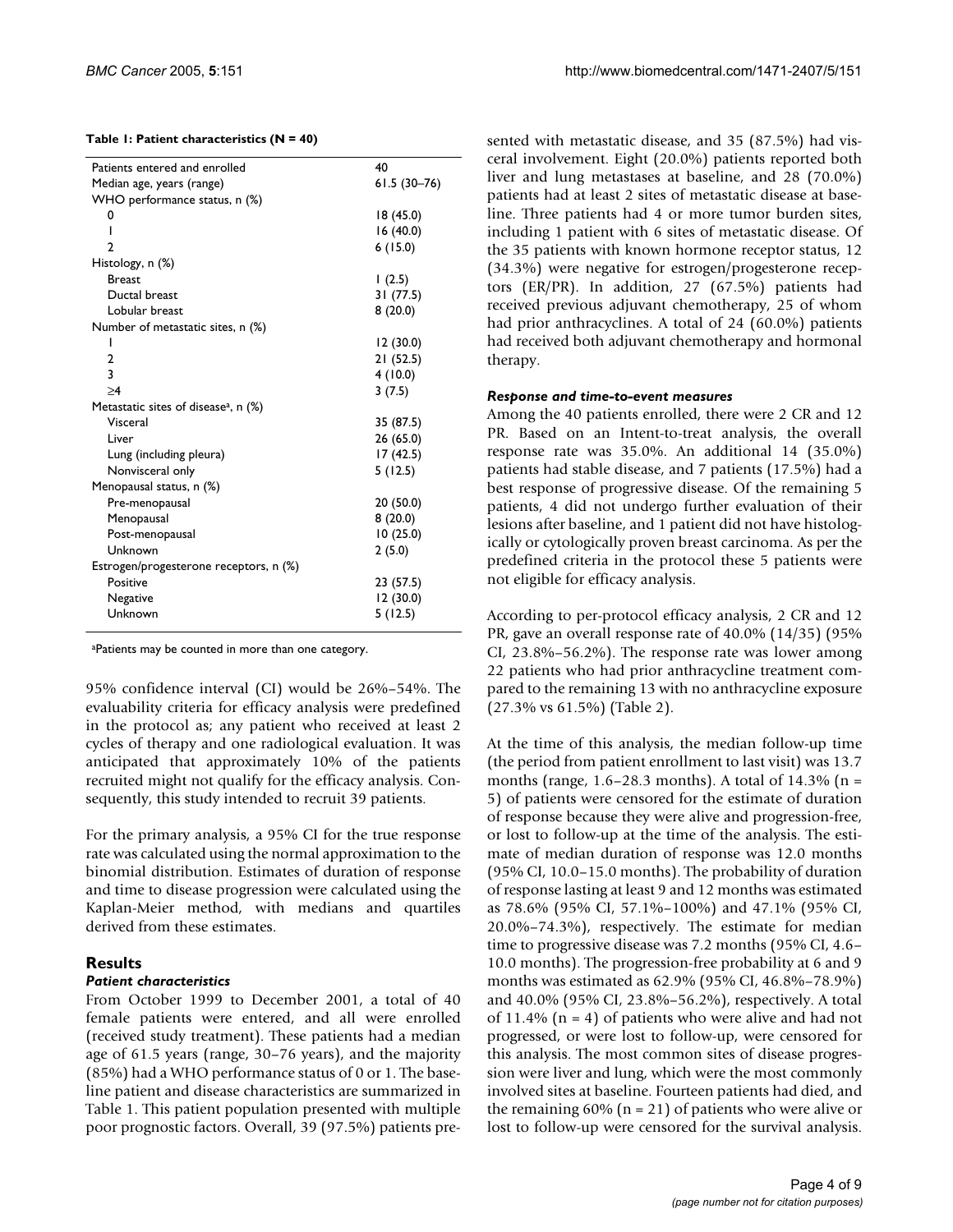|                              | No. of Pts | <b>No. of Responders</b> | <b>Percent of Pts</b> | 95% CI                        |
|------------------------------|------------|--------------------------|-----------------------|-------------------------------|
| Evaluable patients           | 35         | 14                       | 40.0%                 | $(23.8\text{--}56.2\text{%)}$ |
| Prior anthracycline exposure |            |                          |                       |                               |
| Yes                          | 22         | o                        | 27.3%                 | $(8.7\% - 45.9\%)$            |
| No                           | 13         | 8                        | 61.5%                 | $(35.1\% - 88.0\%)$           |

|  | Table 2: Summary of best tumor response according to prior anthracycline exposure |
|--|-----------------------------------------------------------------------------------|
|  |                                                                                   |

CI = confidence interval.

The estimate of median survival was 25.7 months (95% CI, 14.7-xx months). The probability of surviving beyond 12 and 18 months was estimated as 74.0% (95% CI, 59.3%–88.6%) and 62.0% (95% CI, 44.5%–79.5%), respectively.

#### *Dose administration*

All 40 patients received at least 1 cycle of therapy, for a total of 220 cycles. The median number of cycles given was 6 (range, 1–10 cycles). Three (7.5%) patients completed the study and received the maximum number of 10 treatment cycles. The most frequently cited reason for discontinuation from the study was progressive disease (14 patients; 35.0%), as indicated by radiologic and/or physical assessment. Five (12.5%) patients discontinued the study because of adverse events, and 1 patient died in cycle 2 due to progression.

Patients received mean doses of 681.0 mg/m2 gemcitabine and 56.7 mg/m2 paclitaxel per week, which were 85.1% and 97.2% of the planned weekly mean doses, respectively. There were 48 (10.9% of doses administered) dose omissions and 1 (0.2%) dose reduction of gemcitabine, and 4 (1.8%) omissions and 4 (1.8%) reductions of paclitaxel. Neutropenia was the most frequent cause of gem-

| Table 3: Summary of maximum WHO toxicity grades (N = 40) |  |  |  |  |  |
|----------------------------------------------------------|--|--|--|--|--|
|----------------------------------------------------------|--|--|--|--|--|

citabine dose omission (35 of 48 doses omitted; 72.9%). All gemcitabine dose omissions due to neutropenia occurred on day 8, and the majority of dose omissions (22 of the 35 doses) occurred during the first 3 cycles. Paresthesia was the cause of 2 paclitaxel dose reductions and all 4 paclitaxel dose omissions. Overall, there were 34 cycle delays of administration of gemcitabine plus paclitaxel. The clinically relevant reasons for cycle delays included hepatitis in 1 patient (delay at cycles 2 and 3), pyrexia in 2 patients, neutropenia in 3 patients, and asthenia, edema, paresthesia, and pleural disorder in 1 patient each.

# *Toxicity*

All 40 patients entered into the study were evaluable for toxicity. The WHO grade 3 and 4 toxicities observed during this study were primarily hematologic (Table 3). These included grade 3 and 4 neutropenia in 17 (42.5%) patients each, grade 3 leukopenia in 19 (47.5%) patients, grade 3 anemia in 2 (5.0%) patients, and grade 3 and 4 thrombocytopenia in 1 (2.5%) patient each. Although 2 patients with grade 4 neutropenia had concurrent fever, neither patient was hospitalized for febrile neutropenia. The patient who reported grade 4 thrombocytopenia required a platelet transfusion. A total of 8 units of red

| <b>Toxicity</b>          |     | Grade 3      | Grade 4 |        |  |
|--------------------------|-----|--------------|---------|--------|--|
|                          | n   | $(\%)$       | n       | $(\%)$ |  |
| Hematologic              |     |              |         |        |  |
| Anemia                   |     | 5.0          |         | 0      |  |
| Leukopenia               | 19  | 47.5<br>42.5 |         | 42.5   |  |
| Neutropenia <sup>a</sup> | 17  |              |         |        |  |
| Thrombocytopenia         |     | 2.5          |         | 2.5    |  |
| Non-hematologic          |     |              |         |        |  |
| Cardiac function         |     | 2.5          |         | O      |  |
| Alopecia<br>30           |     | 75.0         |         |        |  |
| Infection                |     |              |         |        |  |
| Nausea/vomiting          | 2.5 |              |         |        |  |
| Peripheral neurotoxicity |     | 7.5          |         |        |  |

aSegmented neutrophils have been converted to WHO scores using granulocyte count criteria.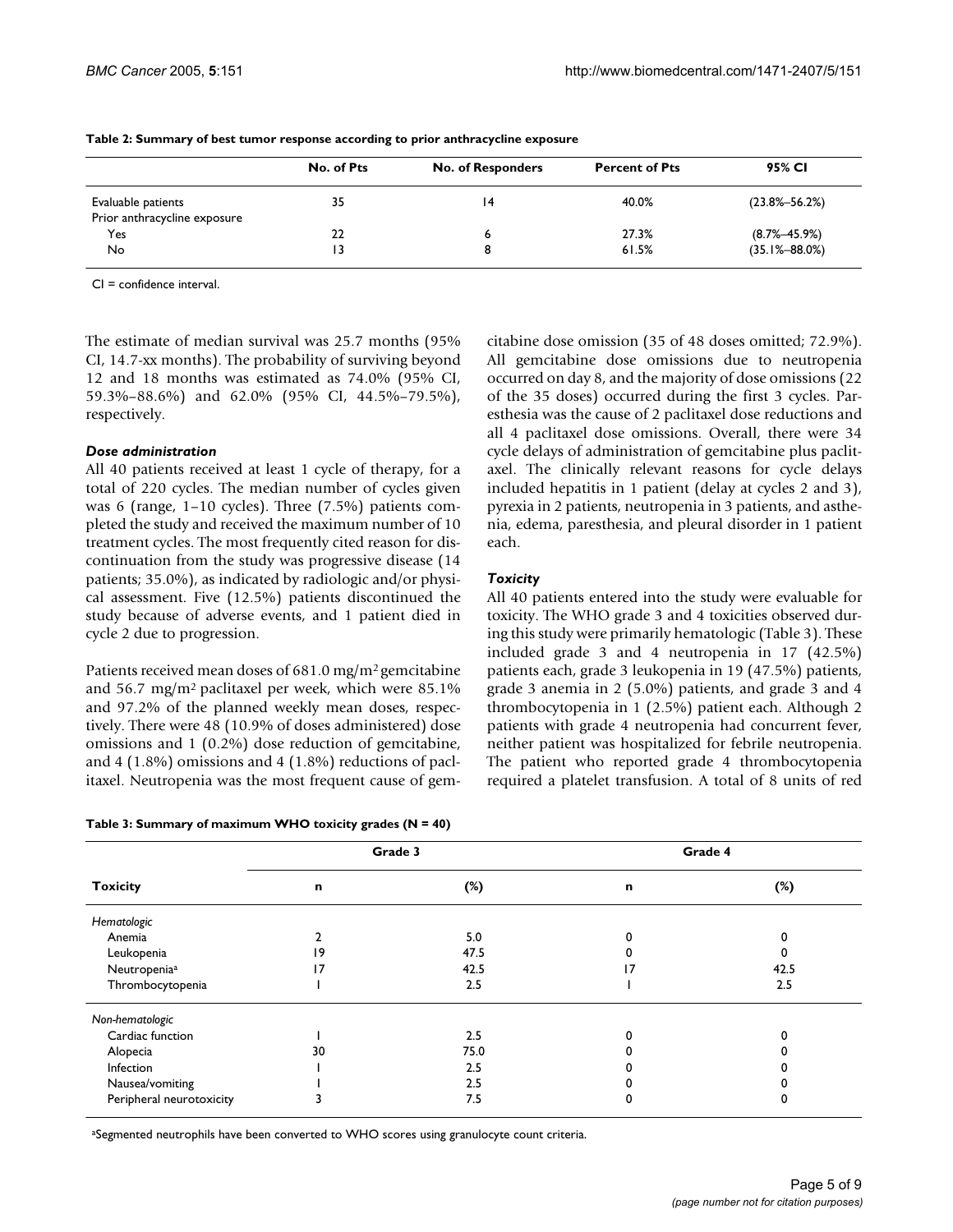| Author                             | Regimen                                                                         | No. of<br><b>Pts</b> | <b>ORR % (CR %)</b> | <b>Median TTP</b><br>(mos) | <b>Comments</b>                                                                               |
|------------------------------------|---------------------------------------------------------------------------------|----------------------|---------------------|----------------------------|-----------------------------------------------------------------------------------------------|
| Vici et al <sup>26</sup>           | G 1500 mg/m <sup>2</sup> d1, 15 + T150 mg/<br>$m2$ d1, 15 q4wks                 | 20                   | 45% (10%)           | 8                          | Heavily pretreated pts; supported<br>with G-CSF                                               |
| Colomer et al <sup>27</sup>        | G 2500 mg/m <sup>2</sup> d1 + T150 mg/m <sup>2</sup><br>dl q2wks                | 43                   | 68% (21%)           | 9                          | Previously treated pts; hematologic<br>toxicity                                               |
| Delfino et al $^{28}$              | G 1200 mg/m <sup>2</sup> d1, $8 + T$ 175 mg/<br>$m2$ d I g3wks                  | 45                   | 67% (22%)           | $\mathbf{H}$               | Chemonaïve pts; mild hematologic<br>toxicity; manageable toxicity                             |
| Sanchez-Rovira et al <sup>29</sup> | G 2500 mg/m <sup>2</sup> d1, $15 + T$ 135 mg/<br>$m2$ d <sub>1</sub> , 15 g4wks | 44                   | 45% (7%)            | 7                          | Previously treated pts; hematologic<br>and neurologic toxicities                              |
| Murad et al <sup>30</sup>          | G 1000 mg/m <sup>2</sup> d1, $8 + T$ 175 mg/<br>$m2$ dl q3wks                   | 29                   | 55% (17%)           | 8                          | Heavily pretreated pts; 28-day<br>reduced to a 21-day schedule due to<br>hematologic toxicity |
| Genot et al (current<br>study)     | G 1200 mg/m <sup>2</sup> d1, 8 T 175 mg/m <sup>2</sup><br>dl q3wks              | 40                   | 40% (5.7%)          | 7.2                        | No prior treatment for metastatic<br>disease, neutropenia prominent,<br>other toxicities mild |

**Table 4: Phase II studies of gemcitabine/paclitaxel in patients with advanced or metastatic breast cancer**

ORR = overall response rate; CR = complete response; TTP = time to progression; mos = months; G = gemcitabine; T = paclitaxel.

blood cells were given; the recipients included both of the patients with grade 3 anemia.

No grade 4 nonhematologic toxicities were reported during the study. The most common grade 3 toxicity was alopecia in 30 (75.0%) patients. Three (7.5%) patients reported grade 3 peripheral neurotoxicity, which occurred during later cycles (cycles 4 through 8). Grade 2 neurotoxicity was experienced by 12 (30.0%) patients. There was only 1 report of a grade 2 pulmonary toxicity that was described as dyspnea. One patient, who was previously treated in the adjuvant setting with epirubicin, 5-FU, and cyclophosphamide combination therapy and radiotherapy, reported cardiac toxicity. The patient was hospitalized for severe dyspnea and was diagnosed with arrhythmia and tachycardia. The patient also had grade 3 infection described as severe sepsis. The patient discontinued the study due to cardiac rhythmic events.

There were 2 deaths, 1 of which occurred on-study and 1 during the 30-day follow-up period after administration of the last dose of study drug. Both of the deaths were considered related to disease progression. There were no deaths due to study drug toxicity.

# **Discussion**

The results of this phase II trial demonstrated that the combination of gemcitabine 1200 mg/m2 on days 1 and 8, plus paclitaxel 175 mg/m2 on day 1, administered in a 21-day cycle was effective in patients with unresectable, locally recurrent or MBC. In a first-line setting, this regimen resulted in a response rate of 40.0% (35.0% for Intent-to-treat population), with a complete response rate of 5.7%. The response rate in the patients previously exposed to anthracyclines was lower than in those not exposed to anthracyclines. The median duration of response was 12 months. In addition, the median time to progressive disease was 7.2 months, which was higher than that obtained with either single agent. Although the overall survival data are not fully mature, the median survival time of 25.7 months is also quite promising. This is a phase II non-randomized trial, and hence there are limitations in interpreting these results, however the efficacy results compare favorably with those seen with singleagent paclitaxel or single-agent gemcitabine in MBC,[11,14,31,32] and are also comparable with the results of this combination seen in other trials (see Table 4). It is important to note that these efficacy results were achieved in a patient population with multiple poor prognostic factors such as: visceral involvement, at least 2 sites of metastatic disease at baseline, negative hormone receptor status, and prior exposure to chemotherapy, including anthracyclines, in an adjuvant setting.

Since the initiation of this trial, the combination of gemcitabine and paclitaxel has been tested in different doses and schedules, as well as in various patient populations with different levels of exposure to prior chemotherapy. In a phase I dose-finding study,[33] fixed doses of gemcitabine (1000 mg/m2) on days 1 and 8 were administered with escalating doses of paclitaxel (range, 90–270 mg/m2) on day 1 of a 21-day cycle in patients with pretreated MBC or ovarian cancer. At the paclitaxel dose level of 270 mg/  $m<sup>2</sup>$ , the dose-limiting toxicities (DLT) of grade 4 neutropenia and thrombocytopenia were noted, but there were no unexpected toxicities. Among 30 evaluable patients with MBC, 4 CRs (13%) and 12 PRs (40%) were observed, for an overall response rate of 53%. The median duration of response was 7.2 months.

In another study, heavily pretreated MBC patients were treated with 2500 mg/m<sup>2</sup> gemcitabine and 135 mg/m<sup>2</sup>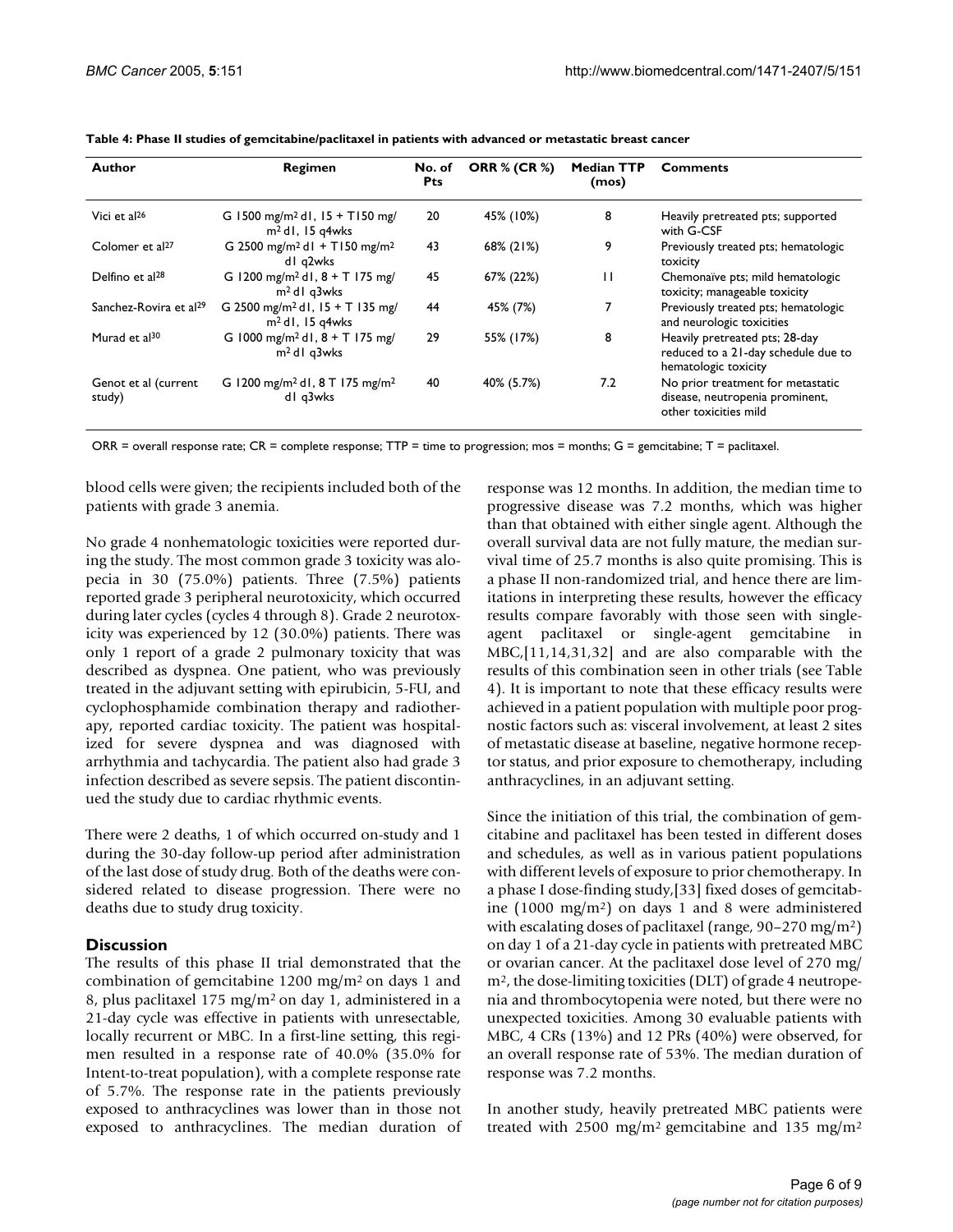paclitaxel, both of which were given on days 1 and 15 [29]. The overall response rate achieved was 45%. The median time to progression was 7 months, and overall survival time was 11 months. However, 34% of the patients needed growth factors. In a similar trial, Vici et al [26] used 1500 mg/m2 gemcitabine and 135 mg/m2 paclitaxel on days 1 and 15 every 4 weeks in heavily pretreated advanced breast cancer patients who had received 1 to 4 cycles of prior chemotherapy. Although the doses were lower than those used in the Sanchez-Rovira trial, patients were supported with G-CSF injections. In the preliminary results, the overall response rate in 20 evaluable patients was 45% with a median time to progression of 8 months.

Murad et al [30] evaluated gemcitabine plus paclitaxel in heavily pretreated MBC patients with history of 2 or 3 relapses following treatment with anthracycline-containing regimens. The initial schedule was gemcitabine (1000 mg/m<sup>2</sup>) on days 1, 8, and 15 plus paclitaxel (175 mg/m<sup>2</sup>) on day 1, given every 4 weeks. However, due to occurrence of unacceptable toxicity (thrombocytopenia) in the first 5 patients, the schedule was modified to every 3 weeks with gemcitabine given on days 1 and 8. The modified regimen was well tolerated, with a significantly lower incidence of grade 3 or 4 thrombocytopenia (18.5% in the day-28 schedule vs 5.4% in the day-21 schedule), and resulted in an overall response rate of 55%, with 17% complete responses. The median response duration was 8 months, and the median overall survival was 12 months.

The combination of gemcitabine and paclitaxel was also evaluated as first-line treatment of advanced or MBC. Forty-three chemonaive patients with histologically confirmed metastatic breast carcinoma received paclitaxel 150 mg/m<sup>2</sup> followed by gemcitabine 2500 mg/m<sup>2</sup>, both on day 1 of a 2-week cyclem [27]. Among the 38 evaluable patients, the overall response rate was 68%, with moderate neutropenia seen in 32% of patients.

Delfino et al [28] assessed the efficacy and toxicity of the gemcitabine/paclitaxel combination in a first-line setting using a 3-week schedule. Chemonaive patients with advanced or metastatic breast cancer were given paclitaxel  $(175 \text{ mg/m}^2)$  on day 1 and gemcitabine  $(1200 \text{ mg/m}^2)$  on days 1 and 8 every 3 weeks. The overall response rate was 67%, with 22% complete responders. The median time to tumor progression was 11 months, and the median duration of response was 18 months.

The results of these studies (Table 4), along with those of our current study, clearly establish the efficacy of the gemcitabine and paclitaxel combination in chemonaive and pretreated MBC patients. At present, anthracycline-based combinations are the mainstay of chemotherapy in the early treatment of breast cancer, but their effectiveness

decreases in later treatments in the metastatic setting. The cardiotoxicity associated with anthracyclines also limits the total amount of the drug that can be used in a patient. Thus, there is a strong need to develop newer treatment regimens that are not cross-resistant with anthracyclines yet have antitumor activity in MBC. Gemcitabine and paclitaxel are known to possess considerable cytotoxic activity individually with minimally overlapping toxicity profiles. Both drugs act on different cellular targets with indications of noncross-resistance to each other. In pharmacokinetic studies, gemcitabine and paclitaxel did not interfere with each other, and *in vitro* studies did not demonstrate any synergism between these 2 drugs [23,34]. However, increased accumulation of dFdCTP by paclitaxel might augment the antitumor activity of gemcitabine in clinical studies[23]. Based on this information, it is not unreasonable to expect that the addition of paclitaxel to gemcitabine may produce additional efficacy that is superior to either drug given alone. To explore this possibility further, a phase randomized III trial comparing gemcitabine plus paclitaxel versus paclitaxel alone is currently under way. The efficacy and toxicity results of this study will offer significant insight into the clinical implications of combining these agents in patients with advanced or metastatic breast cancer.

# **Conclusion**

In conclusion, gemcitabine in combination with paclitaxel has demonstrated notable activity along with an acceptable and tolerable safety profile. Further evaluation of this regimen is warranted in the treatment of metastatic breast cancer.

# **Competing interests**

Laurence Bozec was employed by Eli Lilly France as a clinical research physician at the time of the writing of this manuscript. Sulochana Gawande is currently employed by Eli Lilly and Company.

The remaining authors, Djelila Allouache, Michele Tubiana-Hulin, Nicole Tubiana-Mathieu, Sophie Piperno-Neumann, Fawzia Mefti, and Jean-Yves Genot, have no competing interests.

# **Authors' contributions**

Djelila Allouache conducted patient trial, participated in patient enrollment and manuscript review.

Sulochana R. Gawande helped in data analysis, data interpretation and writing the manuscript.

Michele Tubiana-Hulin conducted patient trial, participated in patient enrollment and manuscript review.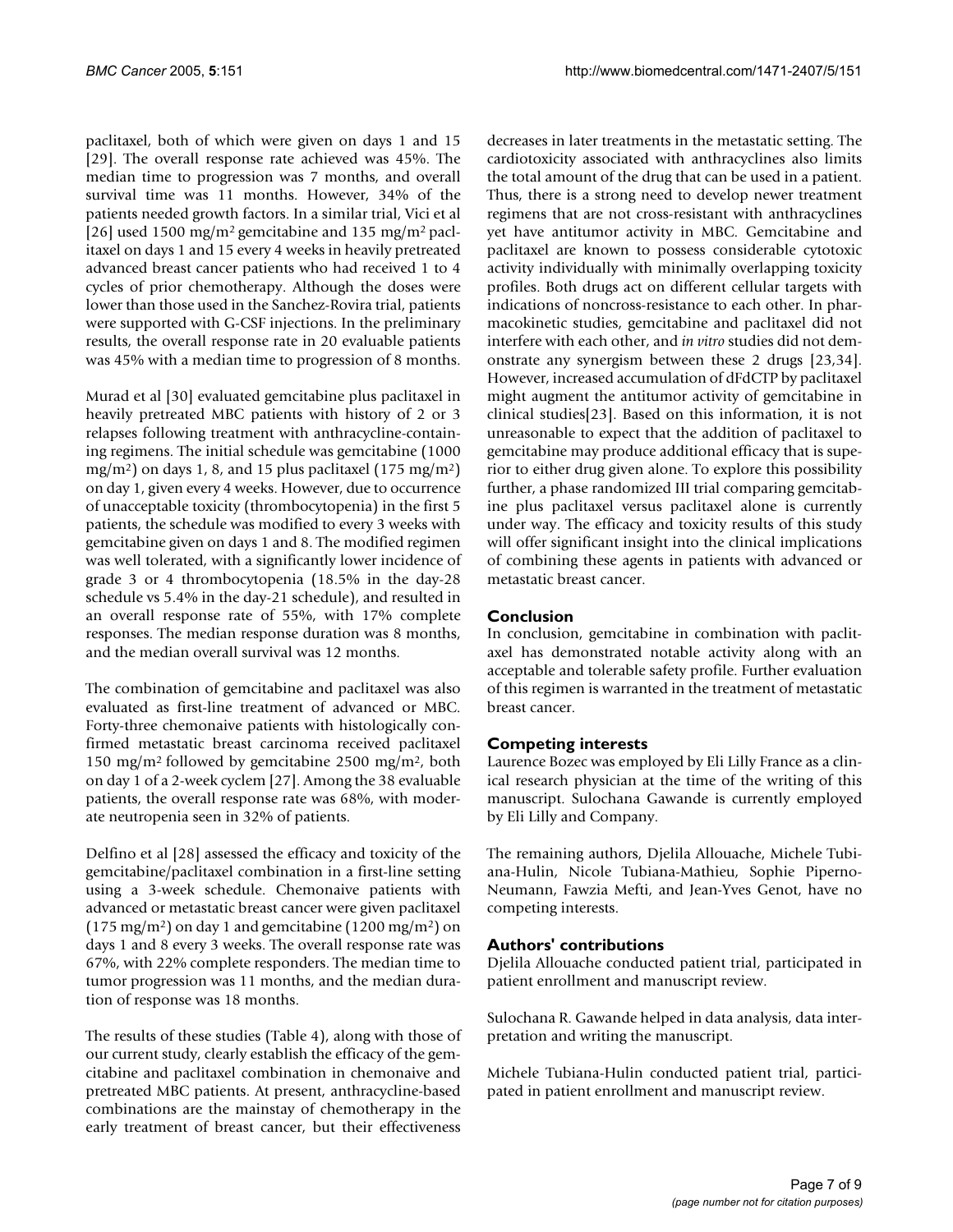Nicole Tubiana-Mathieu conducted patient trial, participated in patient enrollment and manuscript review.

Sophie Piperno-Neumann conducted patient trial, participated in patient enrollment and manuscript review.

Fawzia Mefti conducted patient trial, participated in patient enrollment and manuscript review.

Laurence Bozec helped in conducting the trial, data collection and writing the manuscript.

Jean-Yves Genot conducted patient trial, participated in patient enrollment and manuscript review.

#### **Acknowledgements**

This study was funded by Eli Lilly and Company (Study Code B9E-MC-S024). Eli Lilly and Company helped the investigators with study design, analysis and interpretation of data; writing of the manuscript, and in the decision to submit the manuscript for publication. The investigators in this study were responsible for data collection.

#### **References**

- 1. Jemal A, Thomas A, Murray T, Thun M: **[Cancer statistics, 2002.](http://www.ncbi.nlm.nih.gov/entrez/query.fcgi?cmd=Retrieve&db=PubMed&dopt=Abstract&list_uids=11814064)** *CA Cancer J Clin* 2002, **52:**23-47.
- 2. Mouridsen HT: **Systemic therapy of advanced breast cancer.** *Drugs* 1992:17-28.
- 3. O'Shaughnessy J, Miles D, Vukelja S, Moiseyenko V, Ayoub JP, Cervantes G, Fumoleau P, Jones S, Lui WY, Mauriac L, Twelves C, Van Hazel G, Verma S, Leonard R: **[Superior survival with capecitabine plus](http://www.ncbi.nlm.nih.gov/entrez/query.fcgi?cmd=Retrieve&db=PubMed&dopt=Abstract&list_uids=12065558) docetaxel combination therapy in anthracycline-pretreated [patients with advanced breast cancer: Phase III trial results.](http://www.ncbi.nlm.nih.gov/entrez/query.fcgi?cmd=Retrieve&db=PubMed&dopt=Abstract&list_uids=12065558)** *J Clin Oncol* 2002, **20:**2812-2823.
- 4. Fossati R, Confalonieri C, Torri V, Ghislandi E, Penna A, Pistotti V, Tinazzi A, Liberati A: **[Cytotoxic and hormonal treatment for](http://www.ncbi.nlm.nih.gov/entrez/query.fcgi?cmd=Retrieve&db=PubMed&dopt=Abstract&list_uids=9779724) [metastatic breast cancer: A systematic review of published](http://www.ncbi.nlm.nih.gov/entrez/query.fcgi?cmd=Retrieve&db=PubMed&dopt=Abstract&list_uids=9779724) [randomized trials involving 31,510 women.](http://www.ncbi.nlm.nih.gov/entrez/query.fcgi?cmd=Retrieve&db=PubMed&dopt=Abstract&list_uids=9779724)** *J Clin Oncol* 1998, **16:**3439-3460.
- 5. Rowinsky EK, Cazenave LA, Donehower RC: **[Taxol: A novel inves](http://www.ncbi.nlm.nih.gov/entrez/query.fcgi?cmd=Retrieve&db=PubMed&dopt=Abstract&list_uids=1973737)[tigational antimicrotubule agent.](http://www.ncbi.nlm.nih.gov/entrez/query.fcgi?cmd=Retrieve&db=PubMed&dopt=Abstract&list_uids=1973737)** *J Natl Cancer Inst* 1990, **82:**1247-1259.
- 6. Kuhn JG: **[Pharmacology and pharmacokinetics of paclitaxel.](http://www.ncbi.nlm.nih.gov/entrez/query.fcgi?cmd=Retrieve&db=PubMed&dopt=Abstract&list_uids=7915153)** *Ann Pharmacother* 1994, **28:**S15-S17.
- Holmes FA, Walters RS, Theriault RL, Forman AD, Newton LK, Raber MN, Buzdar AU, Frye DK, Hortobagyi GN: **[Phase II trial of](http://www.ncbi.nlm.nih.gov/entrez/query.fcgi?cmd=Retrieve&db=PubMed&dopt=Abstract&list_uids=1683908) [taxol, an active drug in the treatment of metastatic breast](http://www.ncbi.nlm.nih.gov/entrez/query.fcgi?cmd=Retrieve&db=PubMed&dopt=Abstract&list_uids=1683908) [cancer.](http://www.ncbi.nlm.nih.gov/entrez/query.fcgi?cmd=Retrieve&db=PubMed&dopt=Abstract&list_uids=1683908)** *J Natl Cancer Inst* 1991, **83:**1797-1805.
- 8. Holmes FA, Valero V, Walters RS, Theriault RL, Booser DJ, Fraschini G, Buzdar AU, Frye D, Gibbs HR, Hortobagyi GN: **[The M.D.](http://www.ncbi.nlm.nih.gov/entrez/query.fcgi?cmd=Retrieve&db=PubMed&dopt=Abstract&list_uids=7912522) [Anderson Cancer Center experience with Taxol in meta](http://www.ncbi.nlm.nih.gov/entrez/query.fcgi?cmd=Retrieve&db=PubMed&dopt=Abstract&list_uids=7912522)[static breast cancer.](http://www.ncbi.nlm.nih.gov/entrez/query.fcgi?cmd=Retrieve&db=PubMed&dopt=Abstract&list_uids=7912522)** *J Natl Cancer Inst Monogr* 1993, **15:**161-169.
- 9. Seidman AD, Reichman BS, Crown JP, Yao TJ, Currie V, Hakes TB, Hudis CA, Gilewski TA, Baselga J, Forsythe P: **[Paclitaxel as second](http://www.ncbi.nlm.nih.gov/entrez/query.fcgi?cmd=Retrieve&db=PubMed&dopt=Abstract&list_uids=7537798) [and subsequent therapy for metastatic breast cancer: Activ](http://www.ncbi.nlm.nih.gov/entrez/query.fcgi?cmd=Retrieve&db=PubMed&dopt=Abstract&list_uids=7537798)[ity independent of prior anthracycline response.](http://www.ncbi.nlm.nih.gov/entrez/query.fcgi?cmd=Retrieve&db=PubMed&dopt=Abstract&list_uids=7537798)** *J Clin Oncol* 1995, **13:**1152-1159.
- Abrams JS, Vena DA, Baltz J, Adams J, Montello M, Christian M, Onetto N, Desmond-Hellmann S, Canetta R, Friedman MA: **[Paclit](http://www.ncbi.nlm.nih.gov/entrez/query.fcgi?cmd=Retrieve&db=PubMed&dopt=Abstract&list_uids=7543562)[axel activity in heavily pretreated breast cancer: A National](http://www.ncbi.nlm.nih.gov/entrez/query.fcgi?cmd=Retrieve&db=PubMed&dopt=Abstract&list_uids=7543562) [Cancer Institute Treatment Referral Center trial.](http://www.ncbi.nlm.nih.gov/entrez/query.fcgi?cmd=Retrieve&db=PubMed&dopt=Abstract&list_uids=7543562)** *J Clin Oncol* 1995, **13:**2056-2065.
- 11. Nabholtz JM, Gelmon K, Bontenbal M, Spielmann M, Catimel G, Conte P, Klaassen U, Namer M, Bonneterre J, Fumoleau P, Winograd B: **[Multicenter, randomized comparative study of two doses](http://www.ncbi.nlm.nih.gov/entrez/query.fcgi?cmd=Retrieve&db=PubMed&dopt=Abstract&list_uids=8656254) [of paclitaxel in patients with metastatic breast cancer.](http://www.ncbi.nlm.nih.gov/entrez/query.fcgi?cmd=Retrieve&db=PubMed&dopt=Abstract&list_uids=8656254)** *J Clin Oncol* 1996, **14:**1858-1867.
- 12. Perez EA, Vogel CL, Irwin DH, Kirshner JJ, Patel R: **[Multicenter](http://www.ncbi.nlm.nih.gov/entrez/query.fcgi?cmd=Retrieve&db=PubMed&dopt=Abstract&list_uids=11709565) [phase II trial of weekly paclitaxel in women with metastatic](http://www.ncbi.nlm.nih.gov/entrez/query.fcgi?cmd=Retrieve&db=PubMed&dopt=Abstract&list_uids=11709565) [breast cancer.](http://www.ncbi.nlm.nih.gov/entrez/query.fcgi?cmd=Retrieve&db=PubMed&dopt=Abstract&list_uids=11709565)** *J Clin Oncol* 2001, **19:**4216-4223.
- 13. Hertel LW, Kroin JS, Misner JW, Tustin JM: Synthesis of 2-Deoxy-**2,2-difluoro-D-ribose and 2-Deoxy-2,2-difluoro-D-ribofuranosyl Nucleosides.** *J Org Chem* 1988, **53:**2406-2409.
- 14. Blackstein M, Vogel CL, Ambinder R, Cowan J, Iglesias J, Melemed A: **[Gemcitabine as first-line therapy in patients with metastatic](http://www.ncbi.nlm.nih.gov/entrez/query.fcgi?cmd=Retrieve&db=PubMed&dopt=Abstract&list_uids=11810037) [breast cancer: A phase II trial.](http://www.ncbi.nlm.nih.gov/entrez/query.fcgi?cmd=Retrieve&db=PubMed&dopt=Abstract&list_uids=11810037)** *Oncology* 2002, **62:**2-8.
- 15. Possinger K, Kaufmann M, Coleman R, Grosse Y, Sezer O, Mergenthaler HG, Possinger K: **[Phase II study of gemcitabine as](http://www.ncbi.nlm.nih.gov/entrez/query.fcgi?cmd=Retrieve&db=PubMed&dopt=Abstract&list_uids=10211545) [first-line chemotherapy in patients with advanced or meta](http://www.ncbi.nlm.nih.gov/entrez/query.fcgi?cmd=Retrieve&db=PubMed&dopt=Abstract&list_uids=10211545)[static breast cancer.](http://www.ncbi.nlm.nih.gov/entrez/query.fcgi?cmd=Retrieve&db=PubMed&dopt=Abstract&list_uids=10211545)** *Anticancer Drugs* 1999, **10:**155-162.
- 16. Carmichael J, Possinger K, Phillip P, Beykirch M, Kerr H, Walling J, Harris AL: **[Advanced breast cancer: A phase II trial with gem](http://www.ncbi.nlm.nih.gov/entrez/query.fcgi?cmd=Retrieve&db=PubMed&dopt=Abstract&list_uids=7595731)[citabine.](http://www.ncbi.nlm.nih.gov/entrez/query.fcgi?cmd=Retrieve&db=PubMed&dopt=Abstract&list_uids=7595731)** *J Clin Oncol* 1995, **13:**2731-2736.
- 17. Spielmann M, Llombart-Cussac A, Kalla S, Espie M, Namer M, Ferrero JM, Dieras V, Fumoleau P, Cuvier C, Perrocheau G, Ponzio A, Kayitalire L, Pouillart P: **[Single-agent gemcitabine is active in previ](http://www.ncbi.nlm.nih.gov/entrez/query.fcgi?cmd=Retrieve&db=PubMed&dopt=Abstract&list_uids=11408796)[ously treated metastatic breast cancer.](http://www.ncbi.nlm.nih.gov/entrez/query.fcgi?cmd=Retrieve&db=PubMed&dopt=Abstract&list_uids=11408796)** *Oncology* 2001, **60(4):**303-307.
- 18. Brodowicz T, Kostler WJ, Moslinger R, Tomek S, Vaclavik I, Herscovici V, Wiltschke C, Steger GG, Wein W, Seifert M, Kubista E, Zielinski CC: **[Single-agent gemcitabine as second- and third-line](http://www.ncbi.nlm.nih.gov/entrez/query.fcgi?cmd=Retrieve&db=PubMed&dopt=Abstract&list_uids=14965758) [treatment in metastatic breast cancer.](http://www.ncbi.nlm.nih.gov/entrez/query.fcgi?cmd=Retrieve&db=PubMed&dopt=Abstract&list_uids=14965758)** *The Breast* 2000, **9:**338-342.
- 19. Schmid P, Akrivakis K, Flath B, Grosse Y, Sezer O, Mergenthaler HG, Possinger K: **[Phase II trial of gemcitabine as prolonged infu](http://www.ncbi.nlm.nih.gov/entrez/query.fcgi?cmd=Retrieve&db=PubMed&dopt=Abstract&list_uids=10507311)[sion in metastatic breast cancer.](http://www.ncbi.nlm.nih.gov/entrez/query.fcgi?cmd=Retrieve&db=PubMed&dopt=Abstract&list_uids=10507311)** *Anticancer Drugs* 1999, **10:**625-631.
- Smorenburg CH, Bontenbal M, Seynaeve C, van Zuylen C, de Heus G, Verweij J, de Wit R: **[Phase II study of weekly gemcitabine in](http://www.ncbi.nlm.nih.gov/entrez/query.fcgi?cmd=Retrieve&db=PubMed&dopt=Abstract&list_uids=11368414) [patients with metastatic breast cancer relapsing or failing](http://www.ncbi.nlm.nih.gov/entrez/query.fcgi?cmd=Retrieve&db=PubMed&dopt=Abstract&list_uids=11368414) [both an anthracycline and a taxane.](http://www.ncbi.nlm.nih.gov/entrez/query.fcgi?cmd=Retrieve&db=PubMed&dopt=Abstract&list_uids=11368414)** *Breast Cancer Res Treat* 2001, **66:**83-87.
- 21. Gazitt Y, Rothenberg ML, Hilsenbeck SG, Fey V, Thomas C, Montegomrey W: **[Bcl-2 overexpression is associated with resistance to](http://www.ncbi.nlm.nih.gov/entrez/query.fcgi?cmd=Retrieve&db=PubMed&dopt=Abstract&list_uids=9735415) [paclitaxel, but not gemcitabine, in multiple myeloma cells.](http://www.ncbi.nlm.nih.gov/entrez/query.fcgi?cmd=Retrieve&db=PubMed&dopt=Abstract&list_uids=9735415)** *Int J Oncol* 1998, **13(4):**839-848.
- 22. Jensen PB, Holm B, Sorensen M, Christensen IJ, Sehested M: **[In vitro](http://www.ncbi.nlm.nih.gov/entrez/query.fcgi?cmd=Retrieve&db=PubMed&dopt=Abstract&list_uids=9062409) cross-resistance and collateral sensitivity in seven resistant [small-cell lung cancer cell lines: Preclinical identification of](http://www.ncbi.nlm.nih.gov/entrez/query.fcgi?cmd=Retrieve&db=PubMed&dopt=Abstract&list_uids=9062409) suitable drug partners to taxotere, topotecan and gemcitab[ine\[sic\].](http://www.ncbi.nlm.nih.gov/entrez/query.fcgi?cmd=Retrieve&db=PubMed&dopt=Abstract&list_uids=9062409)** *Br J Cancer* 1997, **75:**869-877.
- 23. Kroep JR, Giaccone G, Voorn DA, Smit EF, Beijnen JH, Rosing H, van Moorsel CJ, van Groeningen CJ, Postmus PE, Pinedo HM, Peters GJ: **Gemcitabine and paclitaxel: Pharmacokinetic and pharma[codynamic interactions in patients with non-small-cell lung](http://www.ncbi.nlm.nih.gov/entrez/query.fcgi?cmd=Retrieve&db=PubMed&dopt=Abstract&list_uids=10561275) [cancer.](http://www.ncbi.nlm.nih.gov/entrez/query.fcgi?cmd=Retrieve&db=PubMed&dopt=Abstract&list_uids=10561275)** *J Clin Oncol* 1999, **17:**2190-2197.
- 24. Kroep JR, Giaccone G, Tolis C, Voorn DA, Loves WJ, Groeningen CJ, Pinedo HM, Peters GJ: **[Sequence dependent effect of paclitaxel](http://www.ncbi.nlm.nih.gov/entrez/query.fcgi?cmd=Retrieve&db=PubMed&dopt=Abstract&list_uids=10993656) [on gemcitabine metabolism in relation to cell cycle and cyto](http://www.ncbi.nlm.nih.gov/entrez/query.fcgi?cmd=Retrieve&db=PubMed&dopt=Abstract&list_uids=10993656)[toxicity in non-small-cell lung cancer cell lines.](http://www.ncbi.nlm.nih.gov/entrez/query.fcgi?cmd=Retrieve&db=PubMed&dopt=Abstract&list_uids=10993656)** *Br J Cancer* 2000, **83:**1069-1076.
- 25. Jungnelius JU, Ridderheim M, Perren T, Gawande S, Roychowdhury D, Poole C: **Optimal sequence leads to improved dose delivery for gemcitabine (G)/paclitaxel (P) combination in recurrent ovarian cancer: a phase I study [abstract].** *Proc Am Soc Clin Oncol* 2002, **21:**223a.
- 26. Vici P, Foggi P, Capomolla E, Santiccioli S, Cauchi C, X Giacinti L, Lopez M: **Biweekly paclitaxel/gemcitabine (P/G) as salvage treatment in breast cancer patients (pts): Preliminary results [abstract].** *Proc Am Soc Clin Oncol* 2002, **21:**61b.
- 27. Colomer R, Llombart A, Lluch A, Ojeda B, Barnadas A, Caranana V, Fernandez Y, De Paz L, Guillem V, Alonso S: **Paclitaxel/gemcitabine administered every two weeks in advanced breast cancer: preliminary results of a phase II trial.** *Semin Oncol* 2000:20-24.
- 28. Delfino C, Caccia G, Gonzales LR, Mickiewicz E, Rodger J, Balbiani L, Morales DF, Comba AZ, Brosio C: **[Gemcitabine plus paclitaxel](http://www.ncbi.nlm.nih.gov/entrez/query.fcgi?cmd=Retrieve&db=PubMed&dopt=Abstract&list_uids=15031594) [as first-line chemotherapy for patients with advanced breast](http://www.ncbi.nlm.nih.gov/entrez/query.fcgi?cmd=Retrieve&db=PubMed&dopt=Abstract&list_uids=15031594) [cancer.](http://www.ncbi.nlm.nih.gov/entrez/query.fcgi?cmd=Retrieve&db=PubMed&dopt=Abstract&list_uids=15031594)** *Oncology* 2004, **66:**18-23.
- 29. Sanchez-Rovira P, Medina MB, Mohedano N, Jaen A, Porras I, González E, Fernández M, Lozano A: **Results from a phase II study of Gemcitabine in combination with paclitaxel in metastatic breast cancer [abstract].** *Ann Oncol* 1998:16.
- 30. Murad AM, Guimaraes RC, Aragao BC, Scalabrini-Neto AO, Rodrigues VH, Garcia R: **[Phase II trial of the use of paclitaxel and](http://www.ncbi.nlm.nih.gov/entrez/query.fcgi?cmd=Retrieve&db=PubMed&dopt=Abstract&list_uids=11404498)**